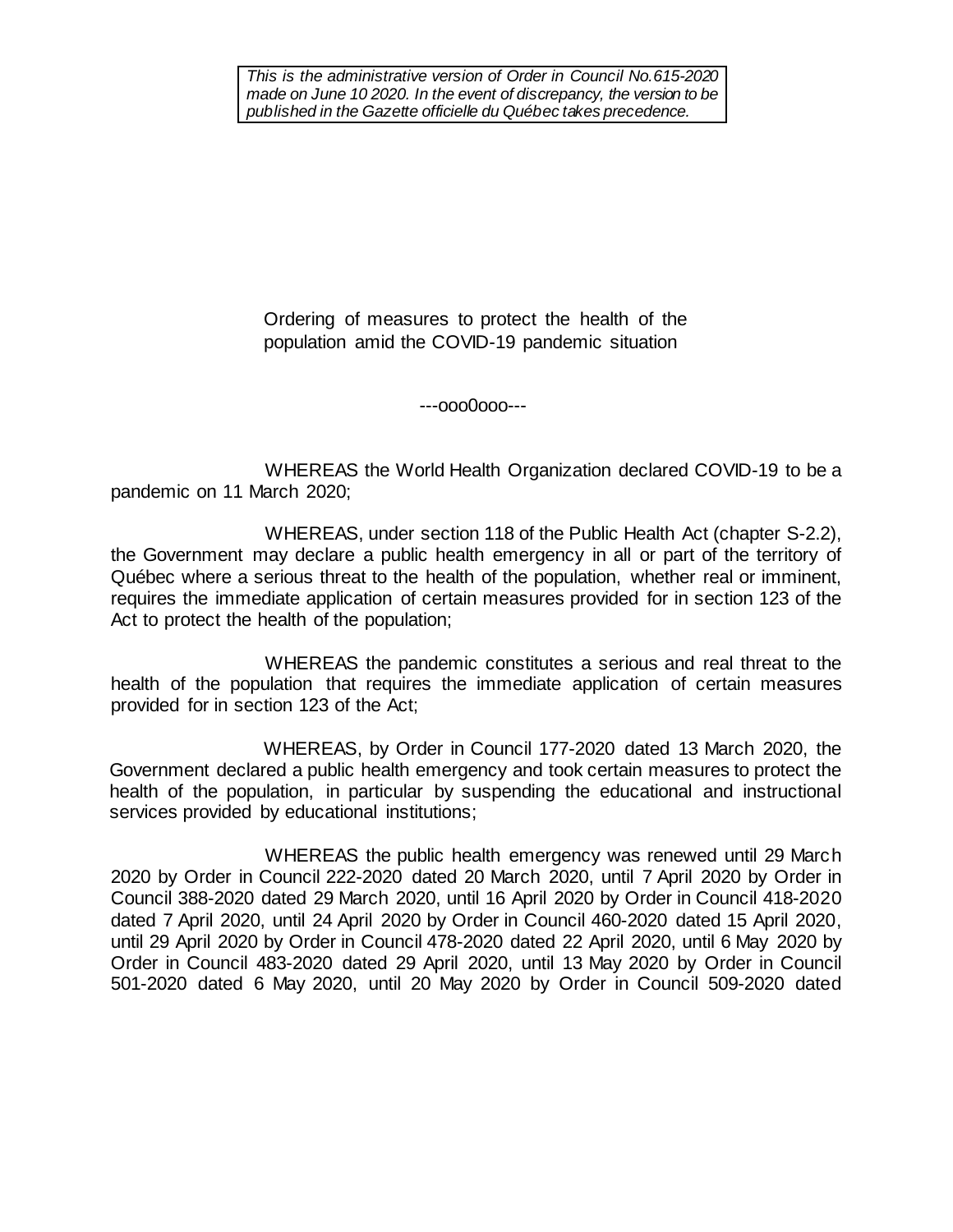13 May 2020, until 27 May 2020 by Order in Council 531-2020 dated 20 May 2020, until 3 June 2020 by Order in Council 544-2020 dated 27 May 2020, until 10 June 2020 by Order in Council 572-2020 dated 3 June 2020 and until 17 June 2020 by Order in Council 593-2020 dated 10 June 2020;

WHEREAS the latter Order in Council provides that the measures provided for by Orders in Council 177-2020 dated 13 March 2020, 222-2020 dated 20 March 2020, 223-2020 dated 24 March 2020, 460-2020 dated 15 April 2020, 496-2020 dated 29 April 2020, 500-2020 dated 1 May 2020, 505-2020 dated 6 May 2020, 539-2020 and 540-2020 dated 20 May 2020, 543-2020 dated 22 May 2020, 566-2020 dated 27 May 2020 and 588-2020 dated 3 June 2020, and by Ministerial Orders 2020-003 dated 14 March 2020, 2020-004 dated 15 March 2020, 2020-005 dated 17 March 2020, 2020- 007 dated 21 March 2020, 2020-008 dated 22 March 2020, 2020-009 dated 23 March 2020, 2020-010 dated 27 March 2020, 2020-011 dated 28 March 2020, 2020-013 dated 1 April 2020, 2020-014 dated 2 April 2020, 2020-015 dated 4 April 2020, 2020-016 dated 7 April 2020, 2020-017 dated 8 April 2020, 2020-018 dated 9 April 2020, 2020-019 and 2020-020 dated 10 April 2020, 2020-021 dated 14 April 2020, 2020-022 dated 15 April 2020, 2020-023 dated 17 April 2020, 2020-025 dated 19 April 2020, 2020-026 dated 20 April 2020, 2020-027 dated 22 April 2020, 2020-028 dated 25 April 2020, 2020-029 dated 26 April 2020, 2020-030 dated 29 April 2020, 2020-031 dated 3 May 2020, 2020-032 dated 5 May 2020, 2020-033 dated 7 May 2020, 2020-034 dated 9 May 2020, 2020-035 dated 10 May 2020, 2020-037 dated 14 May 2020, 2020-038 dated 15 May 2020, 2020-039 dated 22 May 2020, 2020-041 dated 30 May 2020, 2020-042 dated 4 June 2020 and 2020-043 dated 6 June 2020, except to the extent that they were amended by those Orders in Council or Ministerial Orders, continue to apply until 17 June 2020 or until the Government or the Minister of Health and Social Services modifies or terminates them;

WHEREAS Ministerial Order 2020-004 dated 15 March 2020, amended by Orders in Council 530-2020 dated 19 May 2020 and 566-2020 dated 27 May 2020, and by Ministerial Orders 2020-022 dated 15 April 2020, 2020-029 dated 26 April 2020, 2020-042 dated 4 June 2020 and 2020-043 dated 6 June 2020, provides in particular that any hearing scheduled before a court of justice, administrative tribunal or other administrative body must be held behind closed doors unless the decision-making authority decides otherwise;

WHEREAS Order in Council 222-2020 dated 20 March 2020, amended by Order in Council 543-2020 dated 22 May 2020, provides for, in particular, the rules applicable to assemblies and the suspension of time periods relating to certain administrative bodies;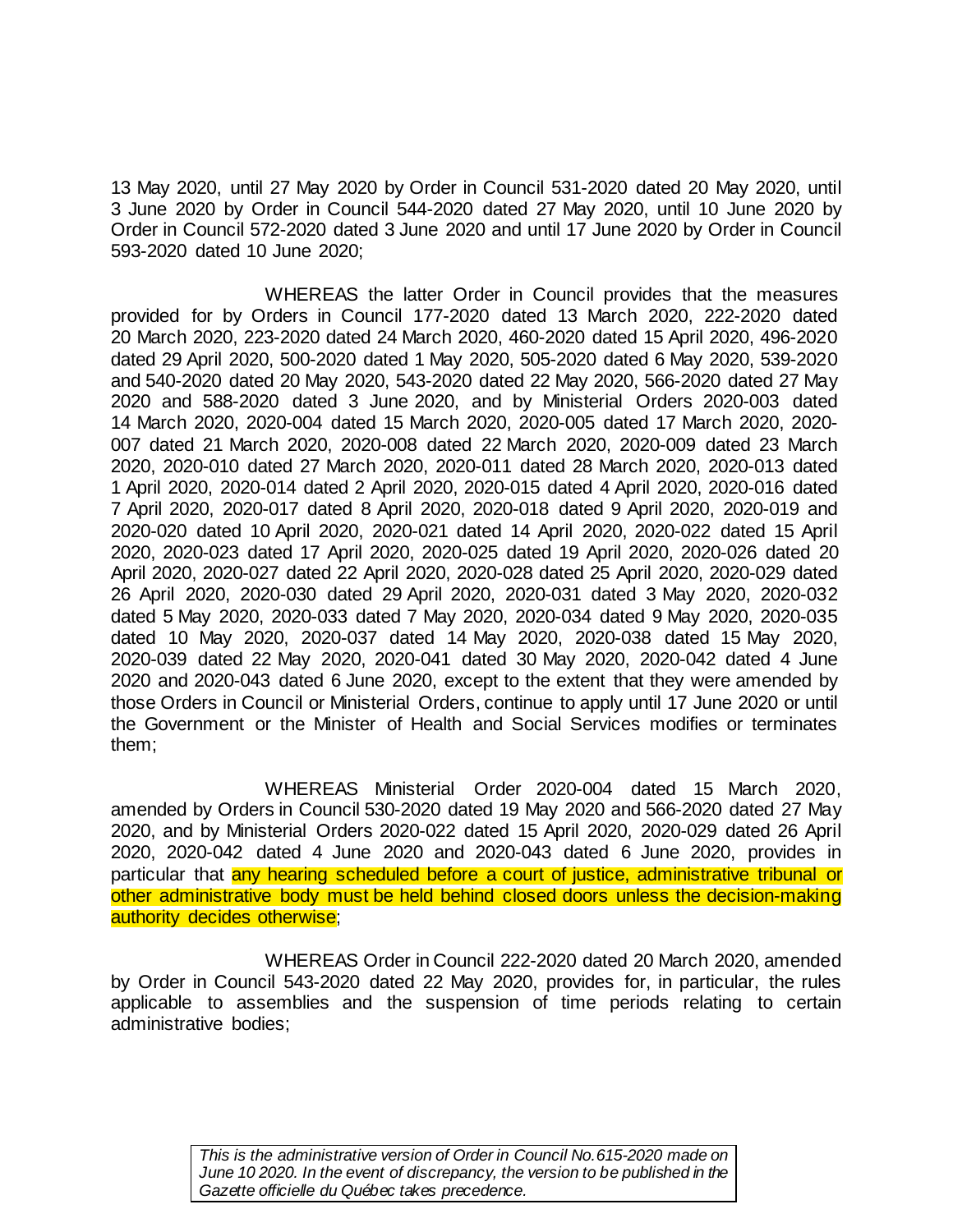WHEREAS Order in Council 223-2020 dated 24 March 2020 ordered in particular the suspension of all activity carried on in work environments, except with respect to work environments providing the priority services listed in the Schedule to the Order in Council;

WHEREAS the Schedule to the Order in Council was amended by Ministerial Orders 2020-010 dated 27 March 2020, 2020-011 dated 28 March 2020, 2020- 013 dated 1 April 2020, 2020-014 dated 2 April 2020, 2020-015 dated 4 April 2020, 2020- 016 dated 7 April 2020, 2020-017 dated 8 April 2020, 2020-018 dated 9 April 2020, 2020- 021 dated 14 April 2020, 2020-023 dated 17 April 2020, 2020-025 dated 19 April 2020 and 2020-027 dated 22 April 2020, and by Orders in Council 500-2020 dated 1 May 2020, 539-2020 dated 20 May 2020 and 566-2020 dated 27 May 2020;

WHEREAS, by Orders in Council 500-2020 dated 1 May 2020, 505- 2020 dated 6 May 2020, 530-2020 dated 19 May 2020, 539-2020 and 540-2020 dated 20 May 2020, 566-2020 dated 27 May 2020 and 588-2020 dated 3 June 2020, and by Ministerial Orders 2020-042 dated 4 June 2020 and 2020-043 dated 6 June 2020, the Government lifted the suspension applicable to certain activities carried on in work environments under Order in Council 223-2020 dated 24 March 2020;

WHEREAS, by Orders in Council 505-2020 dated 6 May 2020, 540-2020 dated 20 May 2020, 566-2020 dated 27 May 2020 and 588-2020 dated 3 June 2020, the Government lifted the suspension applicable to certain educational and instructional services provided by educational institutions under Order in Council 177-2020 dated 13 March 2020;

WHEREAS Order in Council 566-2020 dated 27 May 2020 provides that the common areas of food courts in shopping centres may not be used by customers;

WHEREAS, while the public health emergency is in effect, despite any provision to the contrary, the Government or the Minister of Health and Social Services, if the Minister has been so empowered, may, without delay and without further formality, take any of the measures provided for in subparagraphs 1 to 8 of the first paragraph of section 123 of the Act to protect the health of the population;

WHEREAS the current situation of the COVID-19 pandemic allows for the easing of certain measures set in place to protect the health of the population, while maintaining some of the measures necessary to continue that protection;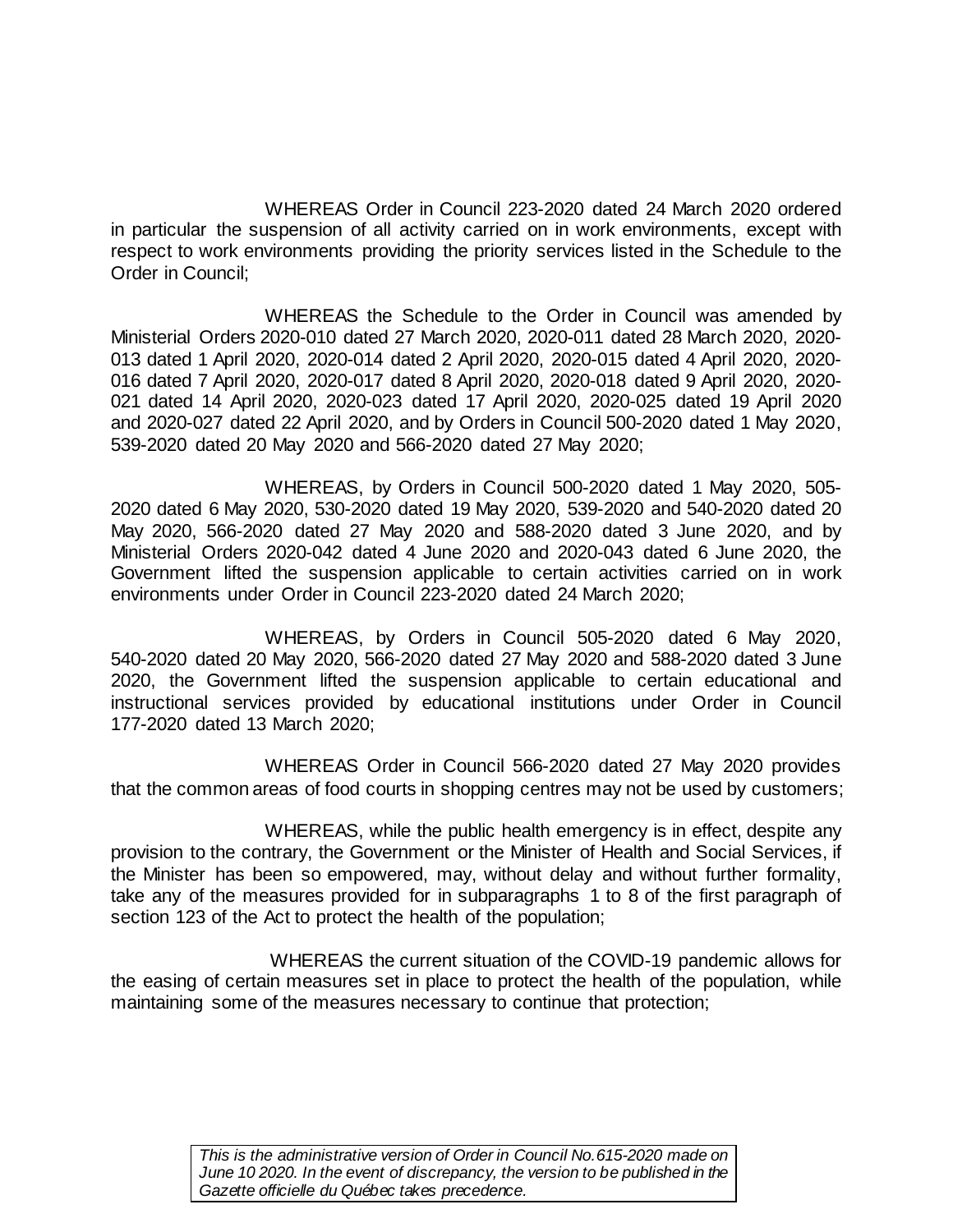IT IS ORDERED, therefore, on the recommendation of the Minister of Health and Social Services:

THAT the suspension applicable under, as the case may be, Order in Council 177-2020 dated 13 March 2020, amended by Orders in Council 505-2020 dated 6 May 2020, 540-2020 dated 20 May 2020, 566-2020 dated 27 May 2020 and 588-2020 dated 3 June 2020, and the suspension applicable under Order in Council 223-2020 dated 24 March 2020, amended by Orders in Council 500-2020 dated 1 May 2020, 505-2020 dated 6 May 2020, 530-2020 dated 19 May 2020, 539-2020 and 540-2020 dated 20 May 2020, 566-2020 dated 27 May 2020 and 588-2020 dated 3 June 2020, and by Ministerial Orders 2020-042 dated 4 June 2020 and 2020-043 dated 6 June 2020, be lifted with respect to all training activities, except as regards

(1) activities offered in a recreational setting that are covered by a suspension provided for by any Order in Council or Ministerial Order; and

(2) educational or instructional services offered by a school board, a private educational institution dispensing preschool education services or elementary, secondary or college instructional services, a college established under the General and Vocational Colleges Act (chapter C-29) or a university institution covered by a suspension provided for by any Order in Council or Ministerial Order;

THAT the suspension applicable to the activities carried on in work environments under Order in Council 223-2020 dated 24 March 2020, amended by Orders in Council 500-2020 dated 1 May 2020, 505-2020 dated 6 May 2020, 530-2020 dated 19 May 2020, 539-2020 and 540-2020 dated 20 May 2020, 566-2020 dated 27 May 2020 and 588-2020 dated 3 June 2020, and by Ministerial Orders 2020-042 dated 4 June 2020 and 2020-043 dated 6 June 2020, be lifted with respect to

(1) restaurants situated elsewhere than in the territory of the Communauté métropolitaine de Montréal, the territory of the regional county municipality of Joliette or the territory of Ville de L'Épiphanie, for their restaurant activities, provided

(*a*) the restaurant maintains all equipment functional and operational and schedules the staff necessary to ensure meal preparation and service during business hours;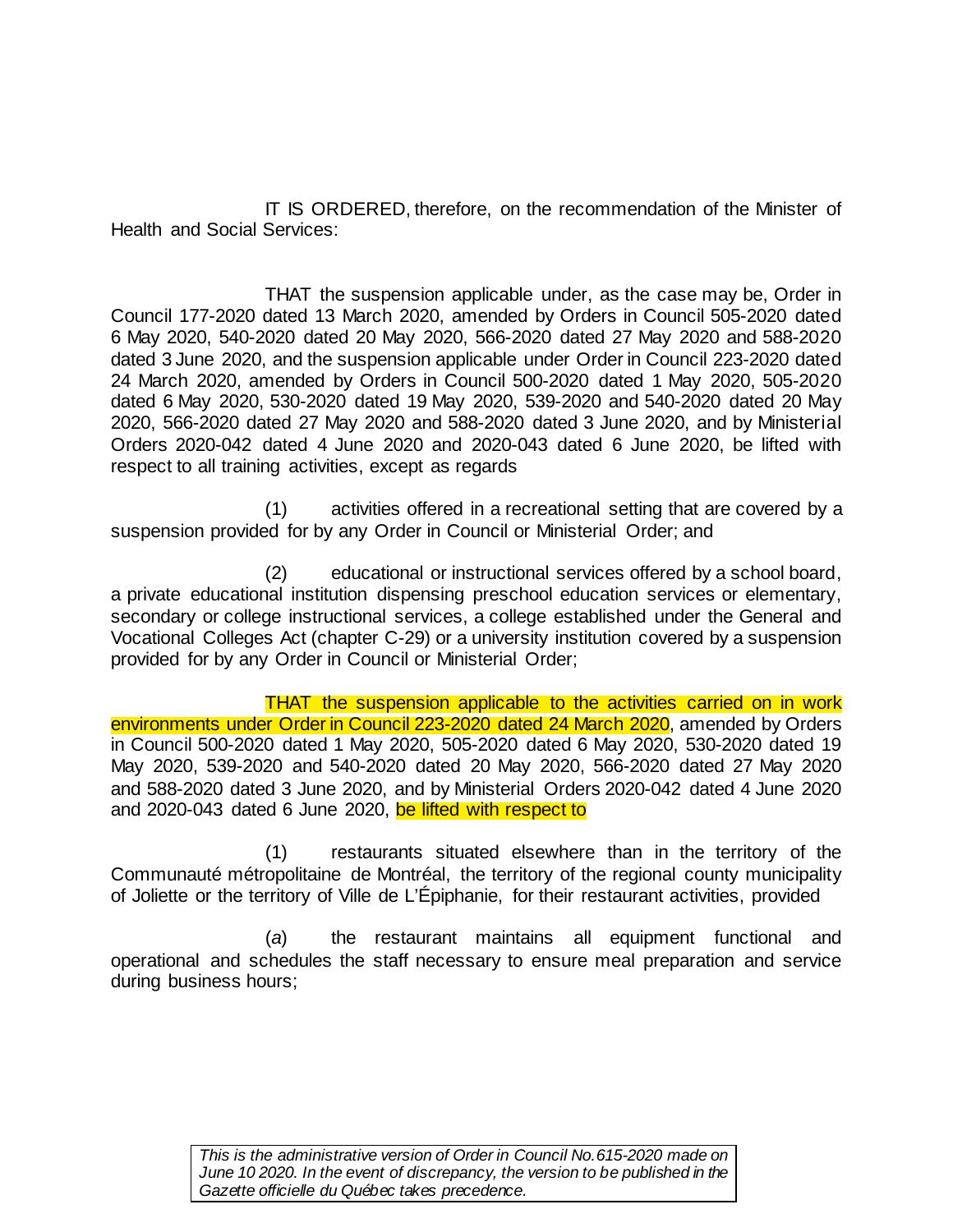(*b*) the seating arrangement in areas where food is consumed, including dining rooms and terraces, is such that a distance of two metres is maintained between tables, unless a physical barrier able to limit contagion separates the tables;

(*c*) the rules applicable to assemblies in a private residence permitted under this Order in Council apply to persons seated at the same table; and

(*d*) the patrons cannot serve themselves directly from a buffet or have access to a self-serve counter for covers or food; and

(2) the activities of courts of justice and administrative tribunals, arbitrators, mediators and conciliators not covered under the heading "**3. Government services and other priority activities**" in the Schedule to the Order in Council, amended by Ministerial Orders 2020-010 dated 27 March 2020, 2020-011 dated 28 March 2020, 2020-017 dated 8 April 2020, 2020-018 dated 9 April 2020 and 2020-027 dated 22 April 2020;

THAT the food courts in shopping centres and the dining areas in food establishments situated elsewhere than in the territories of the Communauté métropolitaine de Montréal, the regional county municipality of Joliette and Ville de L'Épiphanie may be used by customers insofar as they have been set up in compliance with the conditions set out in subparagraphs *b*, *c* and *d* of paragraph 1 of the preceding paragraph;

THAT, outside the territories of the Communauté métropolitaine de Montréal, the regional county municipality of Joliette and Ville de L'Épiphanie, an assembly in a private residence or its equivalent, or a private outdoor location be permitted in any of the following situations:

(*a*) if the persons assembled are the occupants of a single private residence or of that which serves that purpose;

- (*b*) if a person receives a service or support from another person;
- (*c*) if the persons assembled are a maximum of 10;

THAT a court of justice, an administrative tribunal or any other administrative body, and any of their judges or decision-making authorities, may, taking into account the technological environment in place to support its business, impose the use of technological means at a hearing if the means are available to the parties;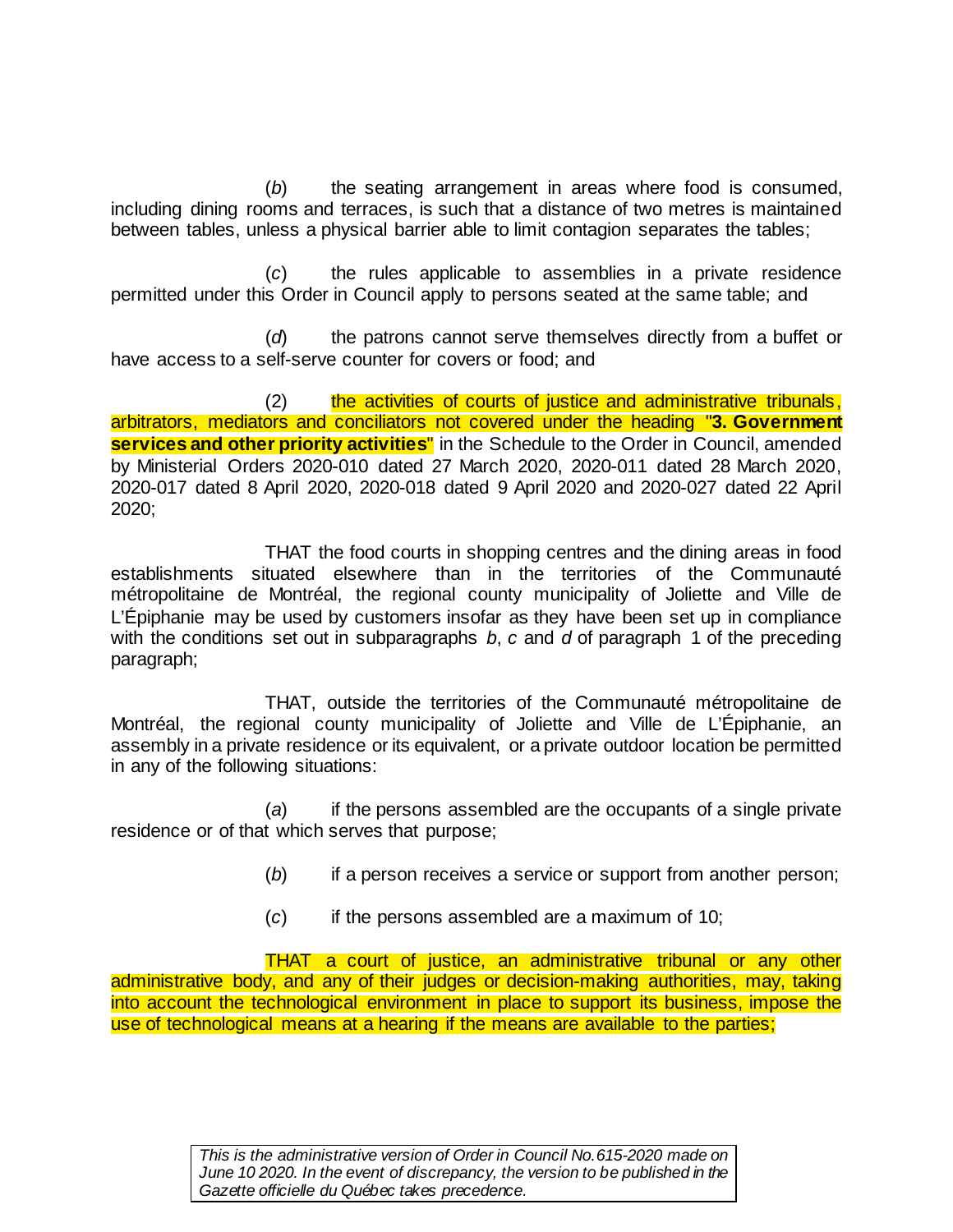THAT, despite the fourth paragraph of the operative part of Ministerial Order 2020-004 dated 15 March 2020, amended by Orders in Council 530-2020 dated 19 May 2020 and 566-2020 dated 27 May 2020, and by Ministerial Orders 2020-022 dated 15 April 2020, 2020-029 dated 26 April 2020, 2020-042 dated 4 June 2020 and 2020-043 dated 6 June 2020, a person may use technological means to attend a hearing held by a court of justice, an administrative tribunal or any other administrative body through technological means, on the terms it determines taking into account the technological environment in place to support its business;

THAT the fifth dash in the third paragraph of the operative part of Order in Council 222-2020 dated 20 March 2020, amended by Order in Council 543-2020 dated 22 May 2020, no longer be applicable, except as regards the time period for filing an application to renew a licence or other authorization of a similar nature with the Régie des alcools, des courses et des jeux and the time period for paying costs or fees to the Régie;

THAT it be permitted to rent a hall to any person, establishment, enterprise or other body if the rental is necessary for the pursuit of their activities that have not been suspended by any Order in Council or Ministerial Order, provided

(1) the seating arrangement in each hall is such that a distance of two metres is maintained between tables, unless a physical barrier able to limit contagion separates the tables;

(2) the rules applicable to assemblies in a private residence permitted under this Order in Council apply to persons seated at the same table, except in the territories of the Communauté métropolitaine de Montréal, the regional county municipality of Joliette and Ville de L'Épiphanie, for which the rules provided for in paragraph 1 of the first dash in the third paragraph of the operative part of Order in Council 222-2020 dated 20 March 2020, amended by Order in Council 543-2020, apply;

(3) the users cannot serve themselves directly from a buffet or have access to a self-serve counter for covers or food;

THAT Order in Council 177-2020 dated 13 March 2020, amended by Orders in Council 505-2020 dated 6 May 2020, 540-2020 dated 20 May 2020, 566-2020 dated 27 May 2020 and 588-2020 dated 3 June 2020, Ministerial Order 2020-004 dated 15 March 2020, amended by Orders in Council 530-2020 dated 19 May 2020 and 566-2020 dated 27 May 2020 and by Ministerial Orders 2020-022 dated 15 April 2020, 2020-029 dated 26 April 2020, 2020-042 dated 4 June 2020 and 2020-043 dated 6 June